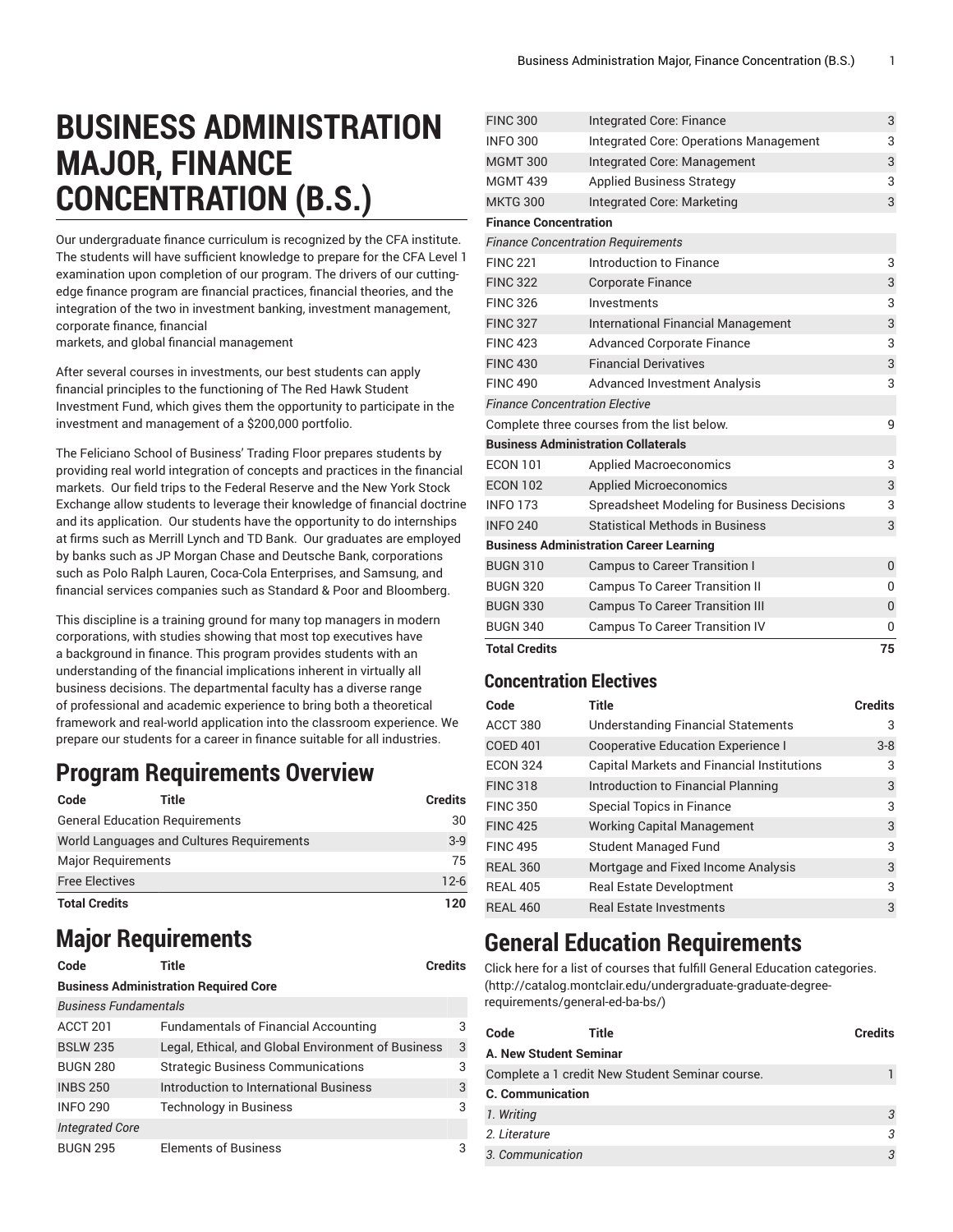| D. Fine and Performing Arts      |                                                                          |    |
|----------------------------------|--------------------------------------------------------------------------|----|
|                                  | Complete a 3 credit Fine and Performing Arts course.                     | 3  |
| <b>F. Humanities</b>             |                                                                          |    |
|                                  | 1. Great Works and Their Influences                                      | 3  |
|                                  | 2. Philosophical and Religious Perspectives                              | 3  |
| <b>G. Computer Science</b>       |                                                                          |    |
| <b>INFO 173</b>                  | Spreadsheet Modeling for Business Decisions<br>(Fulfilled in the major.) |    |
| <b>H. Mathematics</b>            |                                                                          |    |
| <b>INFO 240</b>                  | Statistical Methods in Business (Fulfilled in the<br>major.)             |    |
| I. Natural Science Laboratory    |                                                                          |    |
|                                  | Complete a 4 credit Natural Science Laboratory course.                   | 4  |
| <b>J. Physical Education</b>     |                                                                          |    |
|                                  | Complete a 1 credit Physical Education course.                           | ı  |
| <b>K. Social Science</b>         |                                                                          |    |
| 1. American and European History |                                                                          | 3  |
| 2. Global Cultural Perspectives  |                                                                          | 3  |
| 3. Social Science Perspectives   |                                                                          |    |
| <b>ECON 101</b>                  | Applied Macroeconomics (Fulfiled in the major.)                          |    |
| L. Interdisciplinary Studies     |                                                                          |    |
| <b>ECON 102</b>                  | Applied Microeconomics (Fulfilled in the major.)                         |    |
| <b>Total Credits</b>             |                                                                          | 30 |

## **World Languages and Cultures Requirements**

Click here for a list of courses that fulfill World [Languages](http://catalog.montclair.edu/undergraduate-graduate-degree-requirements/world-languages-cultures-requirement/) and Cultures [categories.](http://catalog.montclair.edu/undergraduate-graduate-degree-requirements/world-languages-cultures-requirement/) ([http://catalog.montclair.edu/undergraduate-graduate](http://catalog.montclair.edu/undergraduate-graduate-degree-requirements/world-languages-cultures-requirement/)[degree-requirements/world-languages-cultures-requirement/](http://catalog.montclair.edu/undergraduate-graduate-degree-requirements/world-languages-cultures-requirement/))

| Code                   | <b>Title</b> | <b>Credits</b> |
|------------------------|--------------|----------------|
| <b>World Languages</b> |              | $3 - 6$        |
| <b>World Cultures</b>  |              | $0 - 3$        |
| <b>Total Credits</b>   |              | $3 - 9$        |

### **Recommended Roadmap to Degree Completion**

This recommended four-year plan is provided as an outline for students to follow in order to complete their degree requirements within four years. This plan is a recommendation and students should only use it in consultation with their academic advisor.

| Course                                     | <b>Title</b>                                                                       | <b>Credits</b> |
|--------------------------------------------|------------------------------------------------------------------------------------|----------------|
| <b>First Year</b>                          |                                                                                    |                |
| Fall                                       |                                                                                    |                |
| GENERAL EDUCATION: (A) New Student Seminar |                                                                                    | 1              |
| <b>GENERAL EDUCATION: (C1) Writing</b>     |                                                                                    | 3              |
| GENERAL EDUCATION: (C3) Communication      |                                                                                    | 3              |
| <b>ECON 102</b>                            | Applied<br>Microeconor<br>(Fulfills<br>General<br><b>Education L</b><br>category.) | 3              |

| <b>INFO 173</b>                                   | Spreadsheet<br>Modeling<br>for<br><b>Business</b><br>Decisions<br>(Fulfills<br>General<br>Education<br>G category.) | 3              |
|---------------------------------------------------|---------------------------------------------------------------------------------------------------------------------|----------------|
| <b>MATH 100</b>                                   | Math for<br><b>Business</b><br>and Social<br>Sciences                                                               | 3              |
| Spring                                            | <b>Credits</b>                                                                                                      | 16             |
|                                                   |                                                                                                                     |                |
| <b>GENERAL EDUCATION: (C2) Literature</b>         |                                                                                                                     | 3              |
| GENERAL EDUCATION: (I) Natural Science Laboratory |                                                                                                                     | $\overline{4}$ |
| <b>ECON 101</b>                                   | Applied<br>Macroecono<br>(Fulfills<br>General<br>Education<br>K <sub>3</sub><br>category)                           | 3              |
| <b>INFO 240</b>                                   | Statistical<br>Methods in<br><b>Business</b>                                                                        | 3              |
| <b>INFO 290</b>                                   | Technology<br>in Business                                                                                           | 3              |

**Credits 16**

#### **Second Year**

| Fall                                                                          |                                                                |    |
|-------------------------------------------------------------------------------|----------------------------------------------------------------|----|
| GENERAL EDUCATION: (K1) Social Science - American and European History        |                                                                | 3  |
| World Language I or Free Elective                                             |                                                                | 3  |
| ACCT 201                                                                      | <b>Fundamenta</b><br>of Financial<br>Accounting                | 3  |
| <b>BUGN 280</b>                                                               | Strategic<br><b>Business</b><br>Communications                 | 3  |
| <b>BUGN 295</b>                                                               | Elements of<br><b>Business</b>                                 | 3  |
|                                                                               | <b>Credits</b>                                                 | 15 |
| Spring                                                                        |                                                                |    |
| GENERAL EDUCATION: (F2) Humanities - Philosophical and Religious Perspectives |                                                                | 3  |
| World Language II                                                             |                                                                | 3  |
| <b>BSLW 235</b>                                                               | Legal,<br>Ethical.<br>and Global<br>Environment<br>of Business | 3  |
| <b>FINC 221</b>                                                               | Introduction<br>to Finance                                     | 3  |
| <b>INBS 250</b>                                                               | Introduction<br>to<br>International<br><b>Business</b>         | 3  |
|                                                                               | <b>Credits</b>                                                 | 15 |
| <b>Third Year</b>                                                             |                                                                |    |

#### **Fall**

| GENERAL EDUCATION: (F1) Humanities - Great Works and Their Influences |                                     | 3 |
|-----------------------------------------------------------------------|-------------------------------------|---|
| <b>BUGN 310</b>                                                       | Campus<br>to Career<br>Transition I | 0 |
| <b>FINC 300</b>                                                       | Integrated<br>Core:<br>Finance      | 3 |